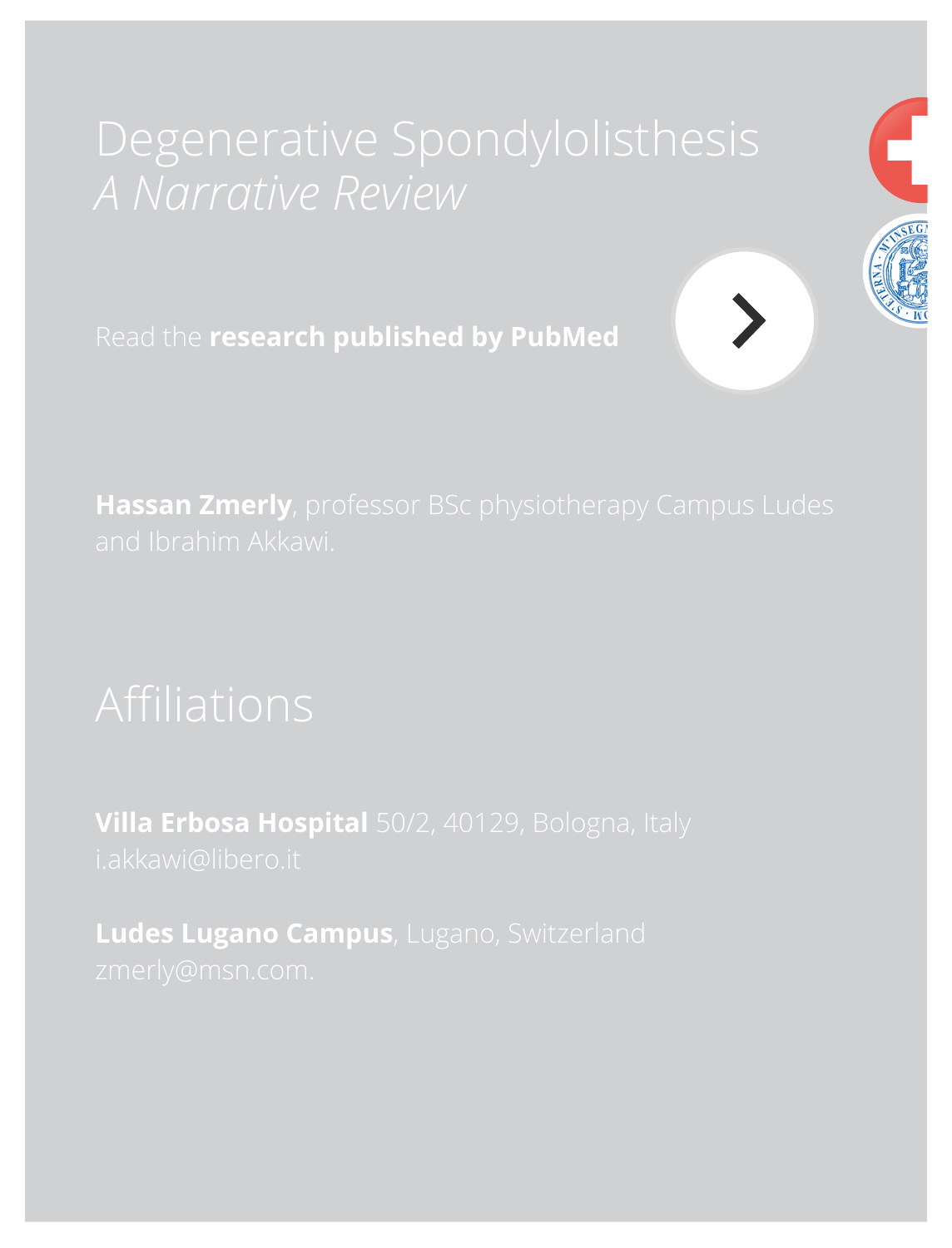## **Degenerative Spondylolisthesis: A Narrative Review**

*Ibrahim Akkawi 1 , Hassan Zmerly 1,2*

 $^{\rm 1}$ Orthopaedics and Traumatology Unit, Villa Erbosa Hospital, Bologna, Italy;  $^{\rm 2}$ Ludes Lugano Campus, Lugano, Switzerland.

**Abstract.** Degenerative spondylolisthesis (DS) is a condition leading to the slippage of one vertebral body over the one below due to degenerative changes resulting in spinal stenosis and producing neurogenic claudication, with or without low back pain. DS prevalence is age and gender specific. Other risk factors mainly include a history of occupational driving, intense manual activity and sedentary work. Diagnosis for patients with DS include detailed history, physical examination and imaging through standing lateral radiographs and MRI. Most patients with symptomatic DS and absence of neurological deficits should perform better with conservative treatment, whereas, patients with neurological symptoms, are more prone to undergo progressive functional deterioration without surgery. There is a lack of agreement on the best surgical management in patients with DS and symptomatic stenosis. There is a contradictory data that does not permit for a recommendation for or against the addition of fusion to decompression. There is also controversy on which fusion technique is best. Spinal minimally invasive surgery is a promising approach for DS promoting early recovery and enhanced quality of life by reducing skin incision, muscular damage and perioperative pain with significant improvements in clinical results and high satisfaction rates. (www.actabiomedica.it)

**Key words:** Degenerative spondylolisthesis, decompression, fusion, spinal stenosis, pedicle screw

#### **Introduction**

Spondylolisthesis derives from the Greek words spondylos which means vertebra and olisthesis which means slipping forward (1). There are many mechanisms that can cause spondylolisthesis, and Marchetti and Bartlozzi has been described a classification system (2). The aim of the present narrative review is to focus on degenerative spondylolisthesis (DS). DS is a condition leading to the slippage of one vertebral body over the one below due to degenerative changes, with an intact neural arch, resulting in spinal stenosis and a typical manifestation of neurogenic claudication, with or without low back pain (2).

DS prevalence has been shown in a systematic analysis as being very age and gender specific (3). The ratio between women and men is 6:1, which appears to be common among people over 50 years of age (3). Kobayashi et al. (4) reported a prevalence of DS of 2.1% in males and 8.1% in females and Wang et al. (3) showed a prevalence of 19.1% in males and 25.0%

in females. Most DS cases are L4-L5 or less usually L5-S1 or L3-L4 (1, 3). DS rarely exceeds Grade II (5).

The main local causes likely contribute to the formation of DS are: disc degeneration causing segmental instability; arthritis of the facet joints; ligamentous stabilizing component failure, and inadequate muscular stabilization (3).

Many studies in the literature demonstrated that surgical management improves pain and quality of life in patients affected by DS with persistent pain, radicular symptoms, cauda equina syndrome and high functional demands that are refractory to conservative management (6, 7). Recently, there has been a growing interest in minimally invasive surgery (MIS), owing to its many benefits over the traditional open approach such as shortened length of operation and reduced perioperative complications, thus facilitating early recovery, quicker return to work and enhanced quality of life (8-10). Unlike the traditional posterior midline approach,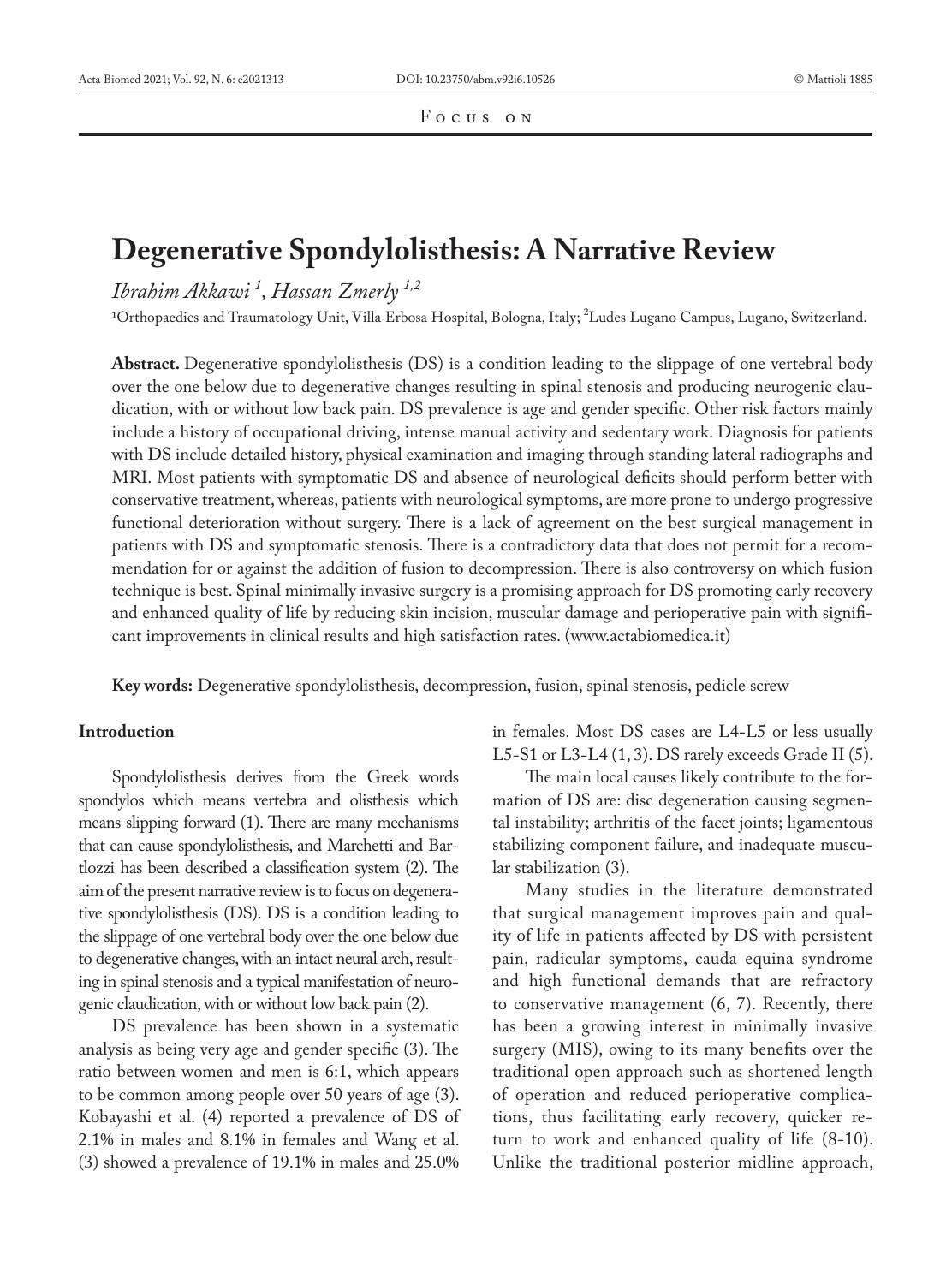this technique avoids damaging the posterior midline muscle-ligament structures, which play a role in spine stability, leading to improved clinical outcomes (9, 11).

#### **Risk factors**

Many risk factors leading to the development of DS has been reported in the literature. In both sexes, the incidence of DS increases with age (7). Studies, in fact, shown that the feature alterations are uncommon below 50 years of age but the prevalence grows rapidly with age affecting up to 15% of men and 50% of women aged 66–70 years (12). Owing to ligamentous hyperlaxity and hormonal influences it is more often observed in females (2). Wang et al. (3) reported that menopause can lead to increased development of DS.

In a cross-sectional population analysis (12) it has been found that a history of occupational driving (>4h/ day) and intense manual activity in the agricultural/ fishing sector were correlated with radiographic spondylolisthesis. There is a likely increased risk of developing DS from sedentary work and decreased risk from work requiring walking or climbing slopes or steps.

In a prospective study Aono et al. (13) followed 142 women without baseline deformity and found that high pelvic incidence (PI), L4 inclination angle (IA), modified vertebral size and facet joint (FJ) orientation in the sagittal plane were all indicators of the development of DS. Similarly, Guo et al. (14) demonstrated that greater L4 IA (>11.15°) , more sagittal FJ (>60.19°) , and more severe degeneration of FJ were significant indicators of DS. Also Nakamae et al. (15) reported that high PI (>45°) and lumbar lordosis (51.3°) are significant indicators for DS.

### **Diagnosis**

Diagnostic strategy for patients with DS starts with thorough history and physical assessment (16). Symptom of DS may be associated either with spinal stenosis causing leg symptoms or with mechanical low back pain (2). Extension positions of the spine are problematic for patients with spinal stenosis, while symptoms are quickly improved by spinal flexion (2). Any combination of low back pain, hamstring spasm, neurogenic claudication, and radiculopathy can be encountered in patients suffering DS (3).

Imaging is used to confirm a clinical diagnosis and provide evidence for assessing the extent of DS (16). The standing lateral radiograph is the most reliable, non-invasive test for diagnosing DS (17). Moreover, many surgeons determine the degree of lumbar instability in DS using flexion-extension radiographs (3). MRI is indicated when neurological symptoms and signs are present for detecting the presence of spinal stenosis accompanying DS (16), while CT is a useful noninvasive test in patients with MRI contraindication, when MRI findings are inconclusive or there is a poor association between symptoms and MRI findings (17).

#### **Classification**

The most used radiographic classification for DS was proposed by Meyerding. In this classification: Grade I defines a slippage of 0-25% of the vertebral body, grade II defines a slippage of between 25% and 50%, grade III defines a slippage of between 50% and 75%, grade IV defines a slippage of between 75% and 100% and grade V defines slippage of the entire vertebral or spondyloptosis. The majority of DS cases will represent grade I or II  $(1, 2)$ .

#### **Natural history**

Most patients with symptomatic DS and a lack of neurological deficits should perform better with conservative treatment, whereas, patients with sensory changes, muscular weakness, or syndrome of cauda equina, are more prone to undergo progressive functional deterioration without surgery (17). Slippage progression becomes less possible when the disc has lost more than 80% of its initial height and when intervertebral osteophytes have developed (17). Finally, There is no association between clinical symptom changes and DS radiographic progression (3).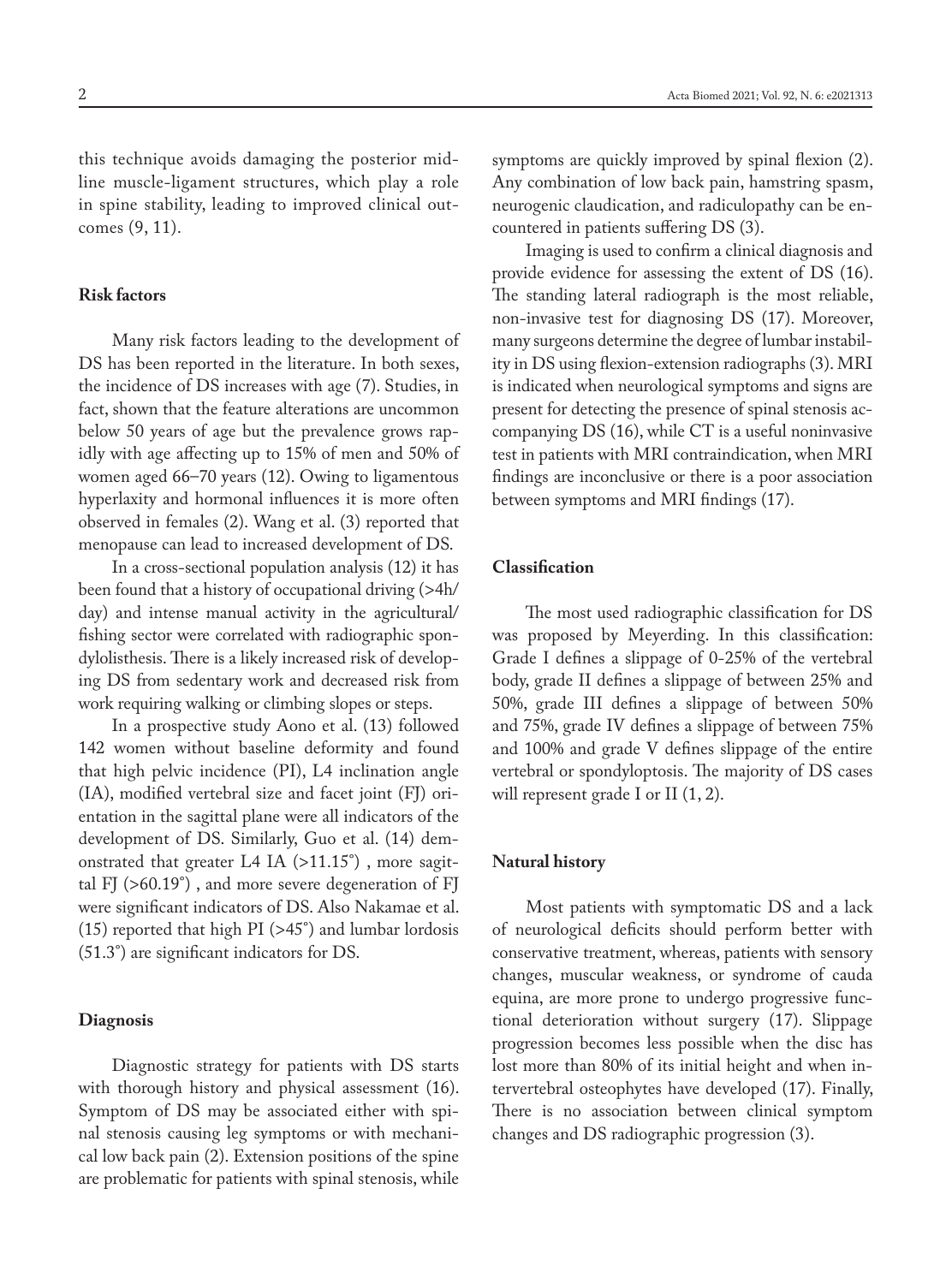#### **Treatment**

Nonoperative treatment for patients with no neurogenic claudication or radiculopathy and stable low grade DS is usually recommended as first-line therapy (18). Conservative procedures involve activity modification, bracing, physiotherapy, nonsteroidal antiinflammatory medications, epidural steroid injections, strength/postural training, and core training to regain range of motion and stabilize the spine (7, 18). There is data suggesting, in contrast to extension-based exercises, that flexion exercises provides better pain reduction and functional improvement (1).

Surgical intervention can be recommended for managing symptomatic spinal stenosis combined with low-grade DS in patients that have been refractory to conservative therapy for at least 3 to 6 months (1). Data suggests the surgical management of DS and spinal stenosis leads to better clinical outcomes compared to nonsurgical management (10). Indeed, randomized controlled trials, including the Spine Patient Outcomes Research Trial, have found that surgical management enhances pain and function in patients with symptomatic DS relative to nonoperative management (19). Weinstein et al. (7) observed that patients with DS and spinal stenosis treated surgically demonstrated considerably higher pain and function improvement over a span of 2 years compared to non surgically treated patients.

Surgical procedures for DS include decompression alone and decompression with non instrumented or instrumented fusion (20). There is, however, a lack of agreement on optimal surgical management in patients with DS and symptomatic stenosis (21).

Adding fusion to decompression for DS can lead to higher clinical outcomes and lower reoperation rates, though this is not consistent with all available evidence (10). Martin et al. (22) carried out a systematic review to determine if adding fusion to decompression is an advantage over decompression alone for patients with DS and found that fusion is much more likely to produce a satisfactory clinical outcome than decompression alone. Whereas, Försth et al. (23) found in a randomized controlled trial, that in patients with spinal stenosis, with or without DS, decompression and fusion did not yield improved clinical outcomes at 2 years and 5 years compared with decompression alone. Thus, there is a contradictory data that does not permit for a recommendation for or against the addition of fusion (10). Some clinicians therefore favor decompression alone especially for elderly patients with stable low grade DS and prevalent leg pain due to the lower morbidity and mortality related to the treatment (1). But, not every case of DS can be treated with decompression alone. Patients with low-grade DS and foraminal stenosis or vertebral instability can benefit from concomitant fusion (21). In addition, low back pain may be induced by spinal segment instability, hence fusion is needed to stabilize the affected segment. Finally, iatrogenic instability may happen if extended decompression is done needing an instrumented fusion of the segment (24).

There is also controversy on which fusion technique is best. Martin et al. (22) found that adding instrumented fusion to decompression in patients affected by DS and stenosis significantly improved the probability of achieving solid fusion, however there was no substantial difference in the clinical outcome relative to non instrumented fusion. Chan et al. (10) found that supplementing fusions with pedicle screw fixation contribute to a substantial variation in successful fusion rates in favor of instrumentation, although this is not correlated to better clinical outcomes.

Long-term benefits of adding instrumented posterior fusion with interbody to posterolateral lumbar fusion (PLF) with pedicle screws are also inconclusive (25). Kelly et al. (26) performed a retrospective study to assess the results of patients with DS treated by decompression and PLF with pedicle screw fixation versus decompression and PLF with transforaminal lumbar interbody fusion (PLF + TLIF) finding that adding a TLIF to a PLF did not yield to a functional improvement in the treatment of DS. Similarly in a retrospective review, Gottschalk et al. (27), compared the clinical, radiographical, and cost of adding an interbody fusion (IBF) to a PLF in the treatment of L4–L5 DS and found that adding IBF to PLF added expense while achieving comparable results in fusion rates and clinical scores when compared with PLF alone.

Spinal minimally invasive surgery (MIS) is widely utilized, because it promotes early recovery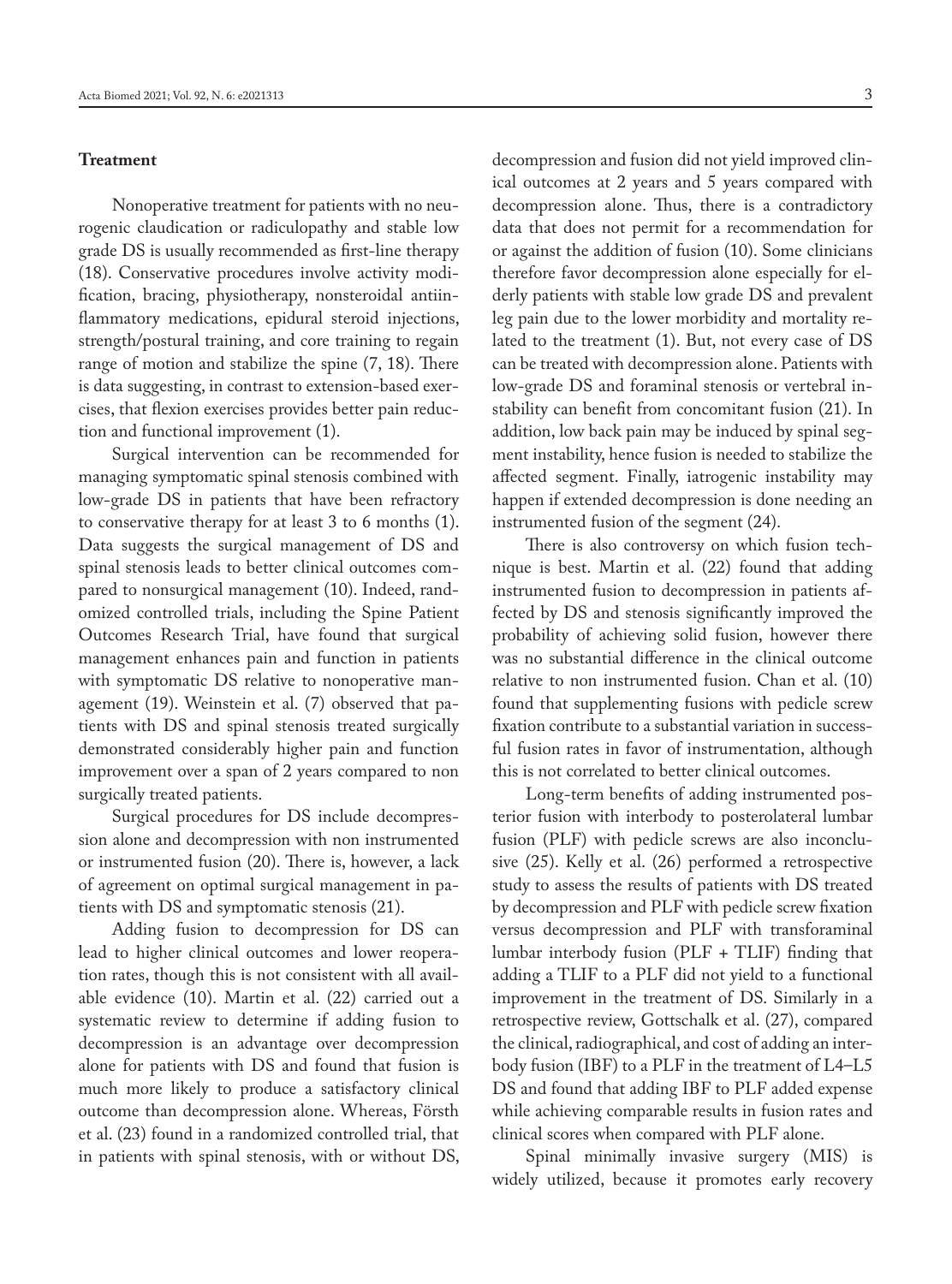and enhanced quality of life by reducing skin incision, muscular damage and perioperative pain (28), and it has been shown that MIS has similar clinical results with open fusion, at a reduced price, shorter surgical duration, decreased blood loss, and shorter hospital stay (10). Lateral access surgery (LAS) for DS is a minimally invasive fusion technique that has become increasingly popular. Xu et al. (29) conducted a study to identify the clinical outcome following LAS and posterior pedicle screws fixation in 52 patients with DS. They observed that back and leg pain decreased by 80.3% and 83.0%, respectively and Oswestry Disability Index and North American Spine Society score increased by 76.2% and 75.9%, respectively. Excellent/ good satisfaction was reported by 90% of patients. They concluded that LAS is a successful therapy for DS with significant improvements in clinical results and high satisfaction rates. MIS, although, is not appropriate for all patients because anatomic factors such as morbid obesity and surgical requirements such as the necessity for extended bilateral decompression can prevent the use of MIS (10).

#### **Conclusions**

DS is defined as the slippage of one vertebral body over the one below due to degenerative changes. It's more common in women over the age of 50 years. The slippage is best seen on standing lateral radiographs while the degenerative changes are best seen on MRI. Evidence suggests that surgical management of DS and spinal stenosis leads to better clinical outcomes compared to non surgical management but there is a lack of agreement on optimal surgical approach.

**Conflict of interest:** The author declares that he has no commercial associations (e.g. consultancies, stock ownership, equity interest, patent/licensing arrangement etc.) that might pose a conflict of interest in connection with the submitted article

#### **References**

- 1. Bydon M, Alvi MA, Goyal A. Degenerative Lumbar Spondylolisthesis: Definition, Natural History, Conservative Management, and Surgical Treatment. Neurosurg Clin N Am. 2019;30(3):299-304
- 2. Koreckij TD, Fischgrund JS. Degenerative Spondylolisthesis. J Spinal Disord Tech. 2015;28(7):236-241
- 3. Wang YXJ, Káplár Z, Deng M, Leung JCS. Lumbar degenerative spondylolisthesis epidemiology: A systematic review with a focus on gender-specific and age-specific prevalence. J Orthop Translat. 2016;11:39-52.
- 4. Kobayashi H, Endo K, Sawaji Y, et al. Global sagittal spinal alignment in patients with degenerative low-grade lumbar spondylolisthesis. J Orthop Surg (Hong Kong). 2019;27(3):2309499019885190.
- 5. Kong C, Wang W, Li X, Sun X, Ding J, Lu S. A new lever reduction technique for the surgical treatment of elderly patients with lumbar degenerative Spondylolisthesis. BMC Musculoskelet Disord. 2020;21(1):11.
- 6. Medici A, Meccariello L, Falzarano G. Non-operative vs. percutaneous stabilization in Magerl's A1 or A2 thoracolumbar spine fracture in adults: is it really advantageous for a good alignment of the spine? Preliminary data from a prospective study. Eur Spine J. 2014;23 Suppl 6:677-683.
- 7. Weinstein JN, Lurie JD, Tosteson TD, et al. Surgical versus nonsurgical treatment for lumbar degenerative spondylolisthesis. N Engl J Med. 2007;356(22):2257-2270.
- 8. Meccariello L, Rebonato S, Schiaroli E, Rossi M, Rebonato A. Percutaneous Vertebroplasty Improves Pain Control and Quality of Life in Patients Suffering from Back Pain: A Single Center Experience. Iran J Radiol. 2017 July; 14(3):e41746.
- 9. Samuel AM, Moore HG, Cunningham ME. Treatment for Degenerative Lumbar Spondylolisthesis: Current Concepts and New Evidence. Curr Rev Musculoskelet Med. 2017;10(4):521-529.
- 10. Chan AK, Sharma V, Robinson LC, Mummaneni PV. Summary of Guidelines for the Treatment of Lumbar Spondylolisthesis. Neurosurg Clin N Am. 2019;30(3):353-364.
- 11. Cervera-Irimia J, González-Miranda Á, Riquelme-García Ó, et al. Scoliosis induced by costotransversectomy in minipigs model. Med Glas (Zenica). 2019;16(2):10.17392/1015-19.
- 12.Ishimoto Y, Cooper C, Ntani G, et al. Is radiographic lumbar spondylolisthesis associated with occupational exposures? Findings from a nested case control study within the Wakayama spine study. BMC Musculoskelet Disord. 2019;20(1):618.
- 13. Aono K, Kobayashi T, Jimbo S, Atsuta Y, Matsuno T. Radiographic analysis of newly developed degenerative spondylolisthesis in a mean twelve-year prospective study. Spine (Phila Pa 1976). 2010;35(8):887-891.
- 14. Guo M, Kong C, Sun S, Sun X, Li X, Lu S. Predictors of L4-L5 Degenerative Lumbar Spondylolisthesis: L4